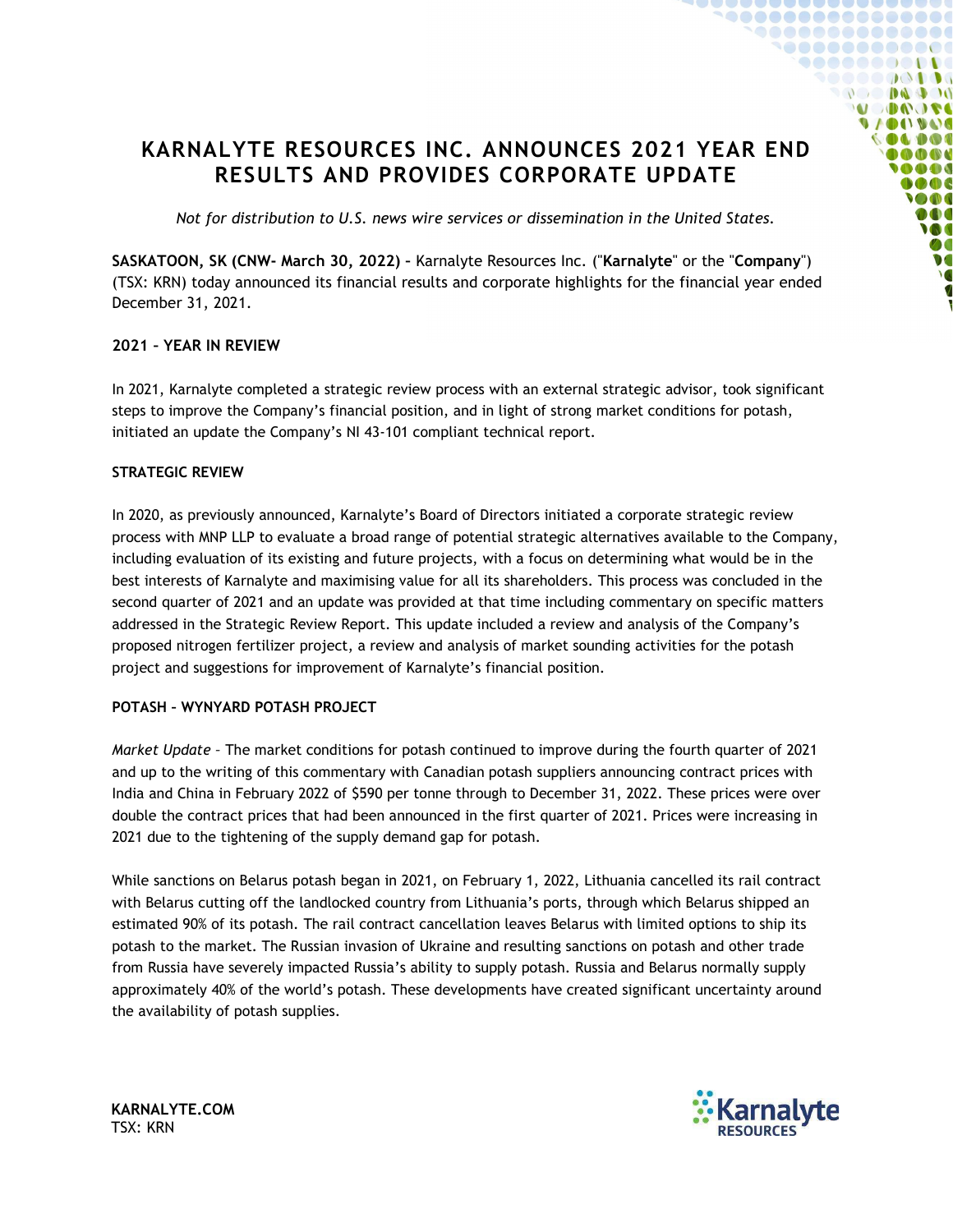Additionally, the Russian invasion of Ukraine has created uncertainty around Ukraine's ability to plant a crop in 2022. Furthermore, sanctions are impacting Russia's ability to supply agricultural products. Such events are sending crop prices soaring giving farmers worldwide an incentive to utilize fertilizers to increase yields.

**`^00000000000000** \@@@@@@@@@@@@  ${10000000000}$  $000000000$ **ADOOL UACO IVAIO INDOC** DOO **DOO DOC SOOT** DOO **IO** Ø0  $\bullet$ 

Higher potash prices may or may not be sustainable. Major potash producers in North America may increase production thus causing a decrease in prices. A resolution to the conflict in Ukraine might also result in reduced sanctions and increased supply of potash. That said, many analysts predict that all of the events causing the higher prices are not likely to change anytime soon (especially as buyers of potash products may be reluctant to trade with Russia and given that sanctions in Belarus predated the invasion of Ukraine). Therefore, uncertainty exists regarding when sanctions might lift and when prices may relax. Management believes that potash prices will remain high in 2022 and likely beyond.

These developments and their impact on market conditions along with the recommendations in the Strategic Review Report, and in support of continued efforts to seek out and attract investment and strategic partners to the Wynyard potash project, led the Company to a decision in the fourth quarter of 2021 to update its NI 43-101 technical report to update, amongst other things, the following:

- Update of capital cost summaries;
- Update of operating cost summaries;
- Review and application of Karnalyte's internal cost saving studies; and
- Updated market and economic analysis.

After a thorough procurement process, the Company selected Wood PLC, a leading global consulting and engineering company, as independent lead author of the Company's update to its NI 43-101 technical report.

In addition to Wood PLC, Karnalyte engaged the services of senior project advisor ProMine Project Management Ltd., and lead Brad Straub, to assist the Company in its oversight and evaluation of the update to the technical report. Mr. Straub has a long history of providing support to current and proposed potash industry projects in various capacities over the years. This includes over 25 years of project management experience with majors BHP Billiton Potash Canada, Nutrien (formerly PotashCorp) and Mosaic.

The project is progressing as planned and the Company hopes to complete the update by the end of the second quarter of 2022.

## NITROGEN – THE PROTEOS NITROGEN PROJECT

Market Update – market conditions for nitrogen also improved significantly in 2021. At the date of this MD&A, prices of ammonia and urea have increased over 100% year over year. In part due to the market situation discussed in the "Potash – Wynyard Potash Project" section above and in part due to global supply issues as a result of the pandemic, increased oil and gas prices and increased crop prices leading to incentive among producers to utilize fertilizers to increase yields have resulted in significant demand for nitrogen fertilizers. The recent supply uncertainty related to Russian supplies is providing further support for high nitrogen prices.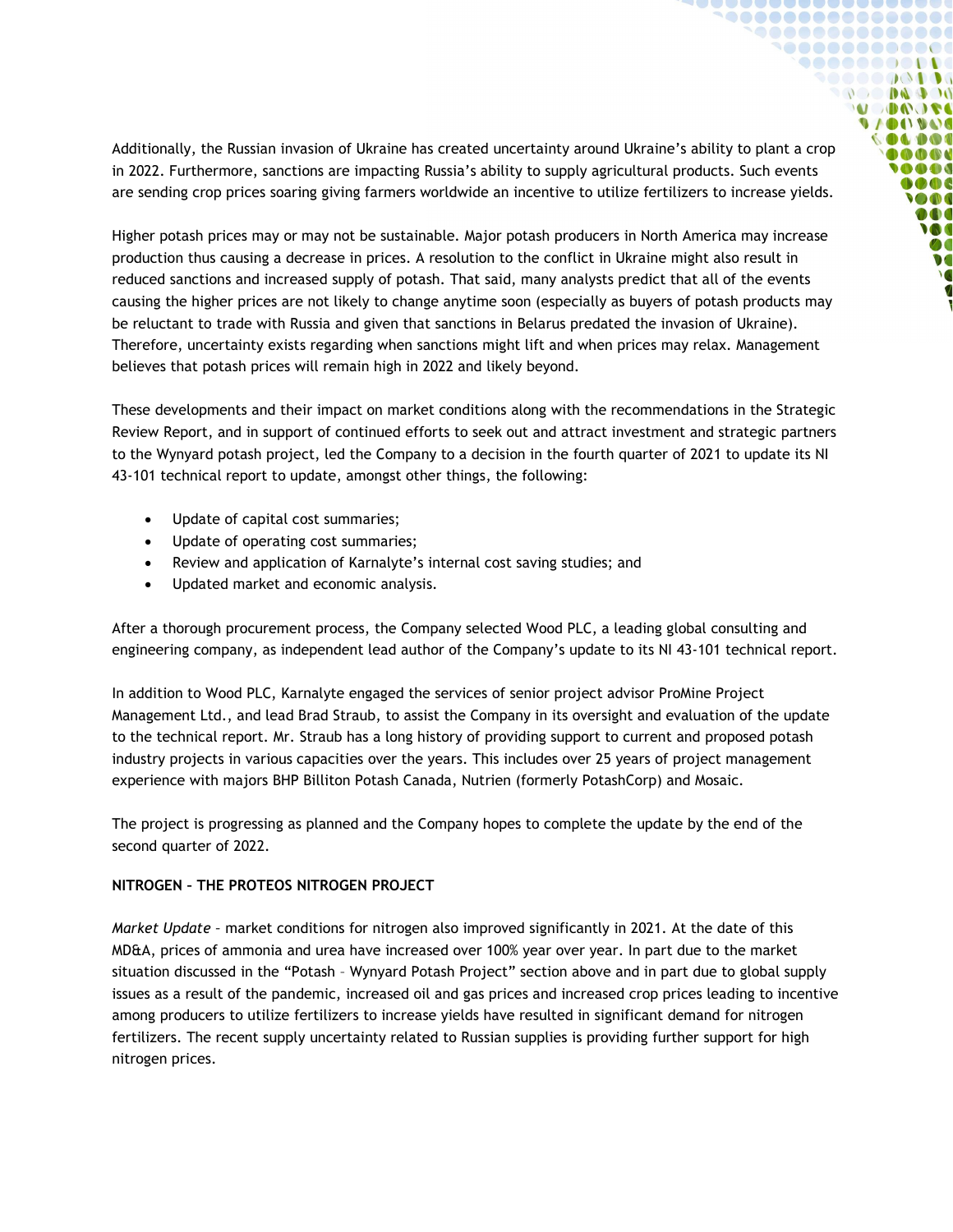The Proteos Nitrogen Project therefore, remains under consideration as part of Karnalyte's future and may diversify our business by adding a second fertilizer product line. The Proteos Nitrogen Project is a proposed regional-scale nitrogen fertilizer plant to be located in central Saskatchewan, with a nameplate capacity of 700 metric tonnes per day ("MTPD") ammonia and 1,200 MTPD urea. Our primary target market is local, independent wholesalers within a ~400-kilometre radius of Saskatoon, Saskatchewan, with a secondary target market of Midwest USA wholesalers near the Canadian border.

**`^00000000000000** 1000000000000 **9000000000** ,,,,,,,,,, **OC DAD ON A COOP OF UIDELAND COLDOI** 000**C AAA**  $\bullet$   $\bullet$   $\bullet$ **SOOT** 000 **VOC** Ø  $\bullet$ 

In the Strategic Review Report, the opportunity of building a regional nitrogen production facility near Saskatoon, Saskatchewan (the "Nitrogen Project") was analyzed as one of the options to maximize value for Karnalyte's shareholders.

While MNP LLP noted that the economics of this project could be positive, the Strategic Review Report concluded that, given current market and competitive conditions, the Nitrogen Project is high-risk without both an offtake agreement and a joint or independent capital investment. Management and the Board are considering the various challenges identified in the Strategic Review Report including market risk and capital risk and are continuing to assess interest in an offtake agreement and capital investment.

Gujarat State Fertilizers and Chemicals Limited ("GSFC"), a 38.7% shareholder of Karnalyte, has indicated that, if requested by the Company, they would support the Nitrogen Project by bringing GSFC's significant experience operating nitrogen fertilizer production facilities to the project but only as technical advisor at the planning, design, and construction phases and as initial operator of the Nitrogen Project facility. However, GSFC has emphasized that Karnalyte will require a strategic partner to support the Nitrogen Project, as GSFC is not in a position to act as lead partner for the Nitrogen Project.

## IMPROVING KARNALYTE'S FINANCIAL POSITION

The Strategic Review Report also recommended that the Board and management transition Karnalyte to a low-cost operation by developing and implementing a minimum cash flow budget to preserve available cash for investment in seeking out strategic investment. Specifically, the Strategic Review Report recommended that Karnalyte investigate alternative sources of funding to extend the operational runway, monetize existing assets to preserve a financial and liquidity foundation and maintain the minimum requirements to sustain an exchange listing. In response to these recommendations and given management's awareness of the Company's need to raise capital in order to continue to fund operations and project development activities, recent developments surrounding the market conditions for potash and significant interest from the financial community and prospective investors, management is considering and in discussions with investment bankers and others to raise interim capital. Options being considered include: a private placement, a short form prospectus offering and/or a rights offering. Updates on the Company's efforts to raise capital will be made when appropriate.

Also in 2021, in furtherance of improving Karnalyte's financing situation, the Company divested of certain assets not essential to the Wynyard Potash Project and took steps to reduce general and administration expenses. The steps taken to reduce general and administration expenses included some restructuring, downsizing the Company's headquarters by moving to a virtual corporate office model and, along with other measures, transitioning to a new transfer agent.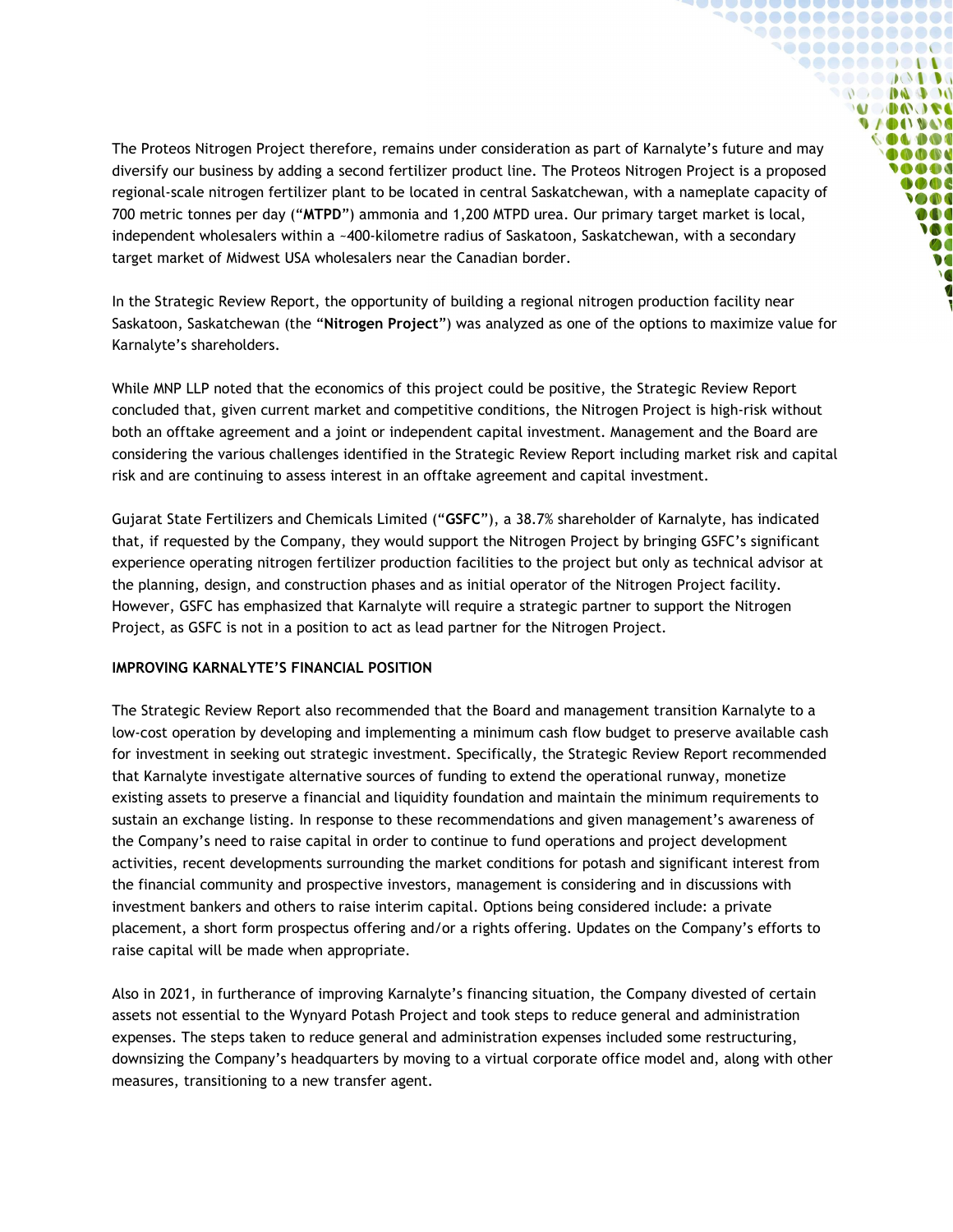## CORPORATE & GOVERNANCE MATTERS

The Board is committed to good governance practices. Therefore, during the year, in light of the opportunities and risks facing the Company, and in the interests of strengthening the Board and improving its independence, the Board decided to expand its composition to a board of five (5) directors. In doing so, the Board assessed the competencies, skills and personal qualities it requires in directors in order to provide the Board with the best opportunity to advance Karnalyte's projects to the next stage of development. After an extensive recruiting process, management nominated two additional directors in the Company's information circular dated May 31, 2021. At Karnalyte's annual general meeting on June 29, 2021, the shareholders elected these additional directors to the Board.

**`^00000000000000 `@@@@@@@@@@@**  ${10000000000}$ **DO DAD OF ADOOL UACO IVAIO ICOR** OOO **DOO**  $000$ **OD** DOO **M** Ø0  $\bullet$ 

Derek Hoffman is a corporate/commercial lawyer with the Hoffman Group advising public and private entities in a range of industries including mining, energy, agriculture and technology. Derek brings significant mining experience to the board having previously served as a Partner and Leader of the Mining Group at Miller Thompson LLP, a leading Canadian law firm, and also as in-house counsel for the global mining company BHP where he advised on a broad range of matters involving mineral exploration, strategic transactions and mine and associated infrastructure development and construction.

Dilip V. Pathakjee, nominee of GSFC, is the Senior Vice President of Materials Management at GSFC. Mr. Pathakjee has over 30 years of experience in operations research and development, finance, marketing, materials management, and management of foreign projects. During the past 5 years Mr. Pathakjee has held other senior roles at GSFC including Vice President (Finance) and Senior Vice President (Finance). Mr. Pathakjee holds a master's degree in chemical engineering, a master's degree in business administration, a post-graduate diploma in treasury and risk management and a diploma in industrial psychology.

Also in furtherance of the Company's goal of advancing governance, Karnalyte announced that the Compensation and Corporate Governance Committee updated its Charter to include a nominating function. As such, the name of the committee was also changed to the Compensation, Corporate Governance and Nominating Committee. This change will further assist the Board of Directors in fulfilling its obligations and responsibilities.

As a result of the new nominating function, the Committee will be responsible for:

- Considering the skills and competencies that should be possessed by the Board as a whole, as well as assessing those of each existing director;
- Identifying individuals who are qualified to become new directors based on outlined criteria; and
- Reviewing and recommending to the Board approval of any proposed candidate(s) for nomination for election or appointment.

## OUTLOOK FOR 2022

In 2022, the Company plans to complete the update to its NI 43-101 technical report, complete the raising of interim capital and increase business development activities to seek out and attract investment and strategic partners to move one or both of the Company's projects forward to development.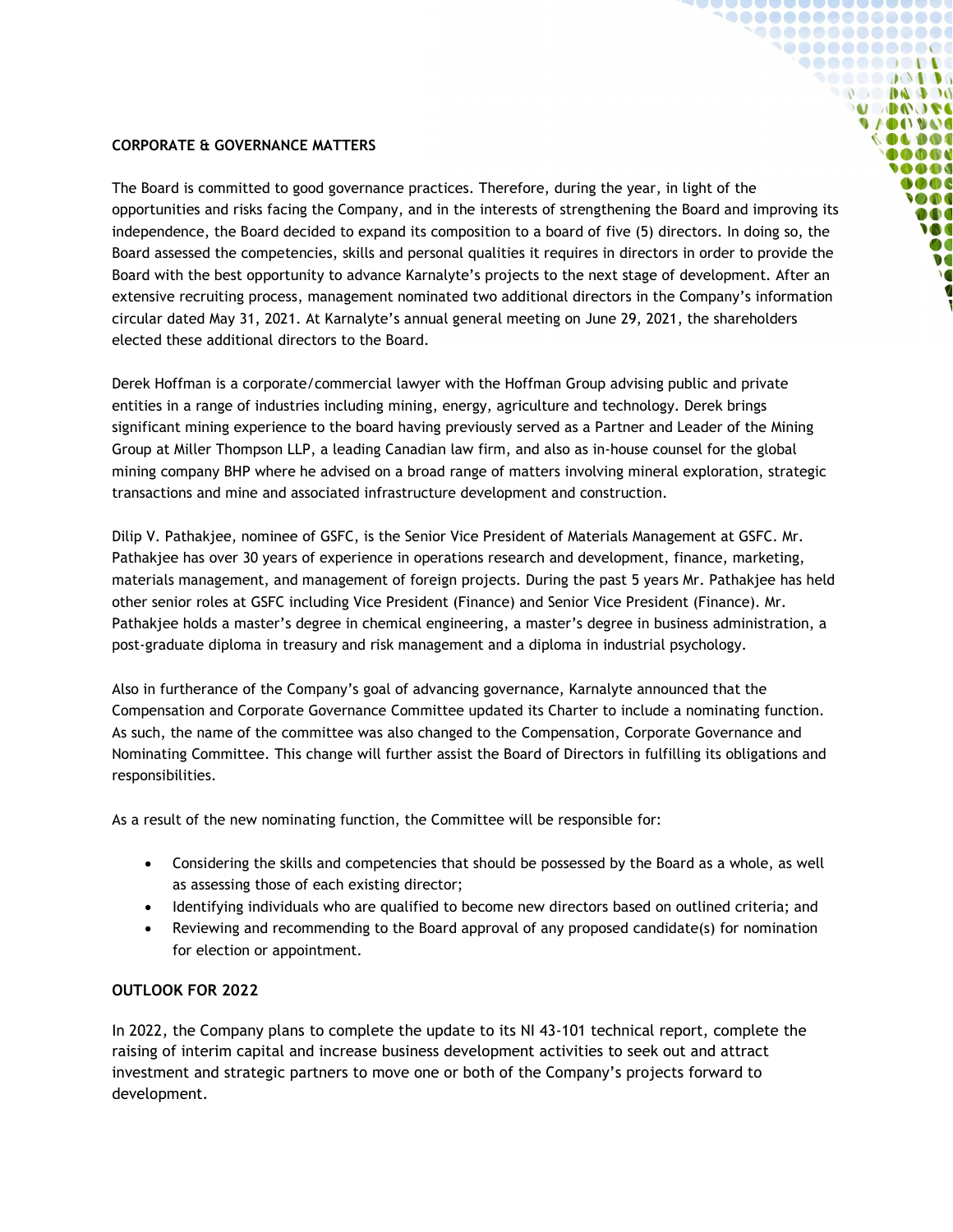Danielle Favreau, Interim CEO of Karnalyte commented, "We are optimistic about Karnalyte's future given the strong outlook for the potash industry and fertilizers generally. We are excited to complete the update to our NI43-101 technical report and get to work on financing the development of the Wynyard Potash Project."

**`@@@@@@@@@@@@@@@** , . . . . . . . . . . . . . . **...........** . . . . . . . . . . **DO DA DO ADOOL UACO IVAIO OLDOI** OOR **AAA**  $\bullet$   $\bullet$   $\bullet$ **SOOT** DOO **VOC** Ø0  $\bullet$ 

## 2021 YEAR END RESULTS AND SELECTED ANNUAL INFORMATION

During the year ended December 31, 2021, the Company's focus was on the completion of the strategic review, continued preparation activities related to the development of the Wynyard Potash Project, improving the Company's financial position and investigating alternative sources of funding. On December 31, 2021, the Company had cash of \$1.8 million, a positive working capital of \$1.6 million, and no debt.

The following information has been summarised from the Company's audited financial statements. Karnalyte's 2021-year end financial statements, management's discussion and analysis, and annual information form are available at www.sedar.com or on the Company's website at www.karnalyte.com.

| (CAD 5 thousands)           |                               |          |                          |
|-----------------------------|-------------------------------|----------|--------------------------|
|                             | <b>Year ended December 31</b> |          |                          |
|                             | 2021                          | 2020     | 2019                     |
| Total revenue               | $\blacksquare$                |          | $\overline{\phantom{a}}$ |
| Interest and other income   | 19                            | 65       | 183                      |
| Net and comprehensive loss  | (2, 193)                      | (3, 429) | (3,091)                  |
| Basic and diluted per share | (0.05)                        | (0.08)   | (0.07)                   |
| Total current assets        | 2,498                         | 5,291    | 8,064                    |
| Total assets                | 8,393                         | 11,241   | 13,875                   |
| Total current liabilities   | 884                           | 1,499    | 903                      |
| <b>Total liabilities</b>    | 2,630                         | 3,311    | 2,549                    |
| Total shareholders' equity  | 5,763                         | 7,930    | 11,326                   |

## Selected annual results (CAD \$ thousands)

# ABOUT KARNALYTE RESOURCES INC.

Karnalyte Resources Inc. is a development stage company focused on two fertilizer products, potash and nitrogen, to be produced and manufactured in Saskatchewan. Karnalyte owns the construction ready Wynyard Potash Project, with planned phase 1 production of 625,000 tonnes per year ("TPY") of high grade granular potash, and two subsequent phases of 750,000 TPY each, taking total production up to 2.125 million TPY. Karnalyte is also exploring the development of the Proteos Nitrogen Project, which is a proposed small-scale nitrogen fertilizer plant with a nameplate production capacity of approximately 700 metric tonnes per day ("MTPD") of ammonia and approximately 1,200 MTPD of urea, and a target customer market of independent fertilizer wholesalers in Central Saskatchewan.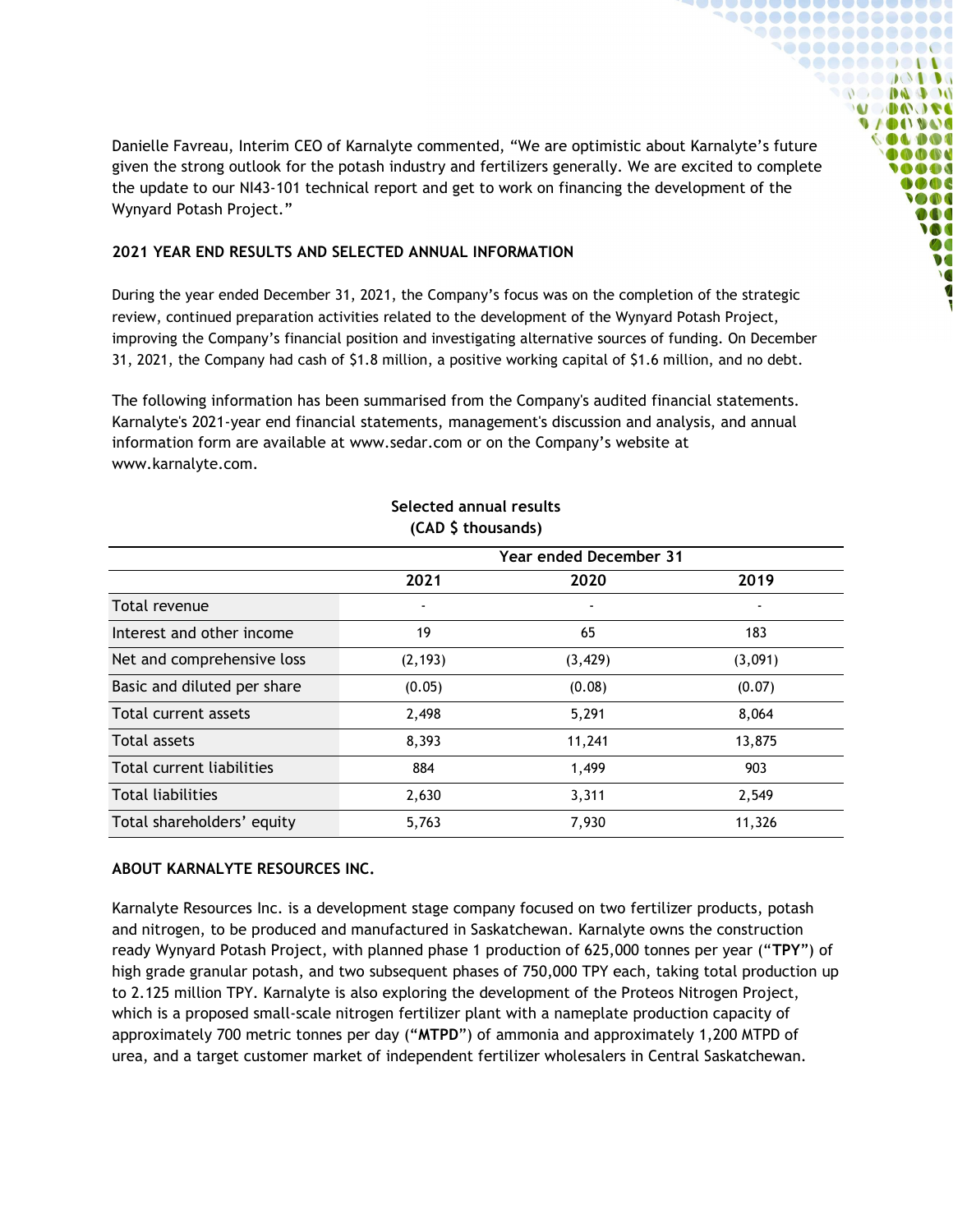# ABOUT THE WYNYARD POTASH PROJECT

The Wynyard Potash Project is a construction ready solution mining potash project located in Wynyard, Saskatchewan, with planned phase 1 production of 625,000 TPY of high grade granular potash, and two subsequent phases of 750,000 TPY each, taking total production up to 2.125 million TPY. All environmental permits remain valid, preliminary detailed engineering is complete, and the existing offtake agreement with Gujarat State Fertilizers & Chemicals Limited remains in effect. Further development is dependent on improved potash prices and obtaining financing.

 $\bullet\bullet\bullet\bullet\bullet\bullet\bullet\bullet\bullet\bullet\bullet\bullet\bullet\bullet\bullet\bullet$  $\begin{array}{c} \bullet\bullet\bullet\bullet\bullet\bullet\bullet\bullet\bullet\bullet\bullet\bullet\bullet\bullet\bullet\bullet\bullet\end{array}$ \@@@@@@@@@@@@ **...........** . . . . . . . . . . **DO DA DO U DA JEC U / DI / U 4) 6 INDOC D** OD OD O  $000$ **OD** DOO **M** DC  $\bullet$ 

# ABOUT THE PROTEOS NITROGEN PROJECT

The Proteos Nitrogen Project is an advanced stage development project consisting of a proposed smallscale nitrogen fertilizer plant to be located in Central Saskatchewan, having a nameplate production capacity of approximately 700 MTPD of ammonia and approximately 1,200 MTPD of urea, and designed to produce two products – anhydrous ammonia (82-0-0) and granular urea (46-0-0). Karnalyte's primary target market is independent local Saskatchewan fertilizer wholesalers within a 400-kilometer radius of Saskatoon, Saskatchewan. A secondary target market is the US Midwest fertilizer wholesalers near to the Canadian – United States border. The proposed plant would be the first greenfield nitrogen fertilizer plant built in Canada in the last 26 years.

## ABOUT GUJARAT STATE FERTILIZERS & CHEMICALS LIMITED

Gujarat State Fertilizers & Chemicals Limited ("GSFC") is a leading Indian Fortune 500 chemicals and fertilizer company that has been in business for more than 50 years. GSFC currently operates one ammonia plant that was commissioned in the year 2000, and two urea plants that were established in 1969, at its fertilizer production complex in Vadodara, Gujarat State, India.

As the Company's strategic partner and single largest shareholder, GSFC remains committed to the Company and the Wynyard Potash Project and is fully supportive of the Company pursuing the development of the Proteos Nitrogen Project. GSFC has also confirmed to the Company that it will continue to support the structuring of the most cost-effective financing package for the development of the Wynyard Potash Project, as GSFC has consistently offered to the Company since becoming a shareholder in 2013.

For further information, please contact:

Danielle Favreau Interim CEO Karnalyte Resources Inc. 1(639) 398-6478 info@karnalyte.com www.karnalyte.com

## FORWARD-LOOKING STATEMENTS

Certain information included in this press release is forward-looking, within the meaning of applicable Canadian securities laws. Forward-looking information is often, but not always, identified by the use of